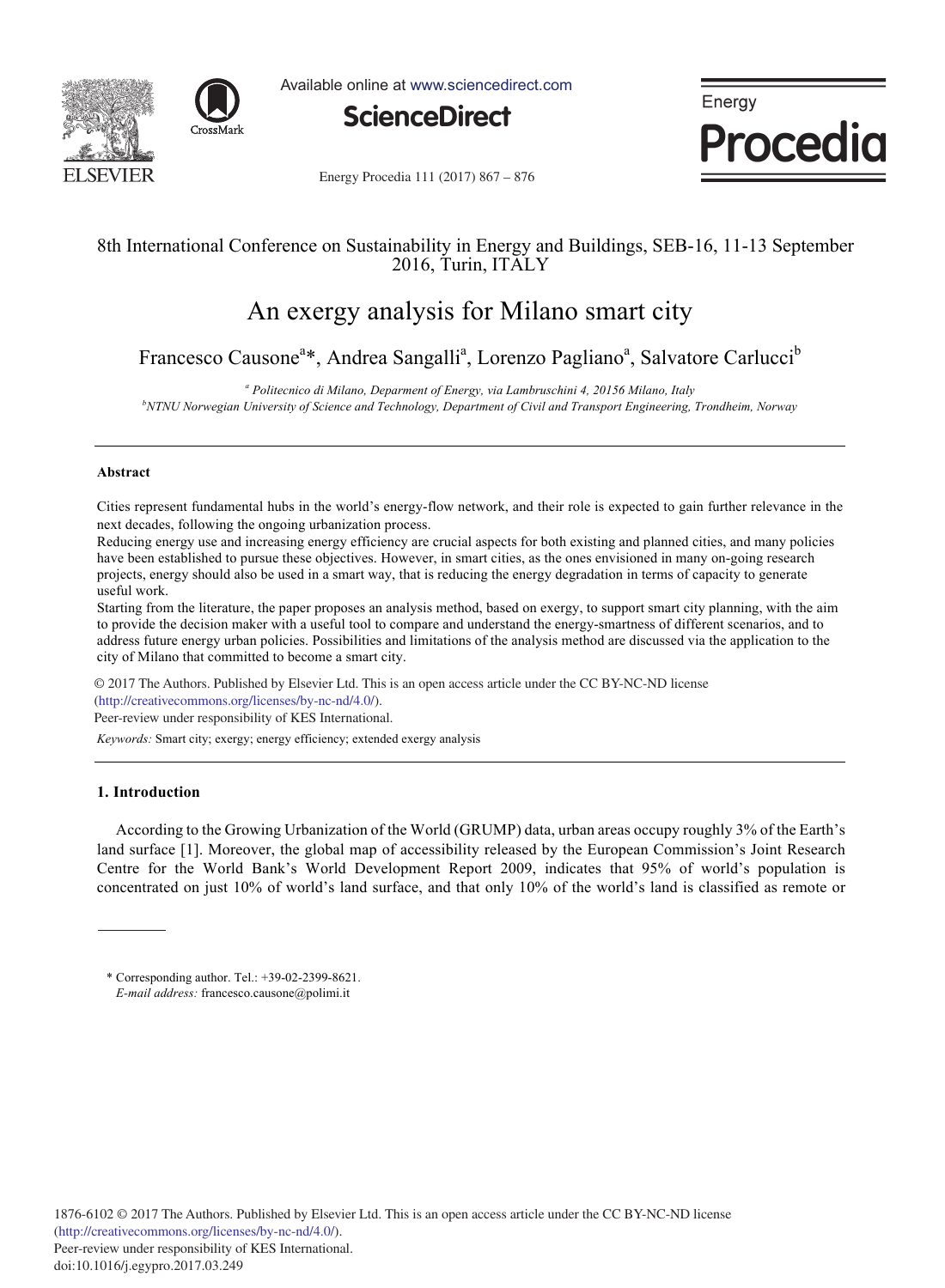more than 48 hours from a large city [2]. A large majority of the population therefore inhabits only 10% of world's land, another 10% of it may be considered remote to urbanization, whereas the remaining 80%, although considered as a rural environment, is well connected to the major cities by roads, highways, railways, etc. [2]. Approximately 54% of the world's population now resides in urban areas (7% in the largest mega-cities), a proportion that is expected to increase to 66% by 2050, accounting for 60 to 80% of global energy use and around the same share of carbon dioxide  $(CO<sub>2</sub>)$  and other harmful gas emissions. Projections show that urbanization combined with the overall growth of the world's population could add another 2.5 billion people to urban populations by 2050 [3]. Currently, 75% of EU and 81% of US population already lives in urban areas, whereas, according to a United Nations report, the largest urban growth by 2050 will take place in Asia and Africa [4].

Mass urbanization presents therefore one of the most urgent, worldwide challenges of the 21<sup>st</sup> century. Cities and urban communities have to cope with poor air quality, heat island effect, low urban environmental quality, energy shortage and other interrelated issues. Moreover, urban services substantially rely on energy availability and on the reduction of harmful emissions as consequence of energy use. Key challenges for smart and sustainable cities are therefore to provide solutions to significantly increase cities' overall energy and resource efficiency through actions addressing the building stock, energy systems, mobility, water and air quality.

Analysis method and indices are necessary to assess the energy performance of cities and to determine if energy is used with appropriate and smart approaches. Current standards provide, unfortunately, a limited set of indices for smart cities, mostly focused on the energy intensity in different sectors [5, 6]. Almost no indication is provided about the effectiveness of using different energy carries to provide different services and about the quality of the conversion processes, i.e. how smartly energy is used within the city.

According to the second principle of thermodynamics, not all the forms of energy have the same potential to generate useful work. Exergy has been introduced as an indicator of energy quality. In particular, exergy provides a quantitative basis to measure the degradation of energy (i.e., the decrease of its capacity to generate useful work) in conversion processes. By means of the so-called *extended exergy analysis*, exergy has also been adopted to evaluate and compare countries, regions and economic sectors [7, 8]; early example are available also for districts [9]. However, no reference is available in the literature to understand how energy-smart an entire city may be, and how current and future policies may improve or decrease its global energy-smartness. Targeting this gap, the present paper proposes an analysis approach for smart cites, founded on exergy, with the aim to provide the decision maker with a useful tool to understand the energy-smartness of different scenarios, and to address future energy urban policies.

|               | Nomenclature                           |  |  |  |
|---------------|----------------------------------------|--|--|--|
| $\eta$<br>Ψ   | energy efficiency<br>exergy efficiency |  |  |  |
| $\mathbf{0}$  | overall                                |  |  |  |
| use           | final energy use                       |  |  |  |
| sec           | sector                                 |  |  |  |
| pr.en<br>carr | primary energy<br>energy carrier       |  |  |  |

#### **2. Method**

The goal of this analysis is to calculate overall energy and exergy efficiencies at city level, in order to compare the energy-smartness potential of different urban policies scenarios. To this aim, the method presented in Ref. [9] was applied. Starting from the final energy use for each sector  $(e.g.,)$  space heating, public lighting, transport, etc.) and from the associated energy carriers, energy and exergy efficiencies were calculated as weighted average, applying a two-step process. For each energy carrier, weighted means of energy and exergy efficiencies were obtained, where the weighting factor is the ratio of energy input for each use to the total energy input for all uses (Eq. 1 and 3). Further, the overall weighted mean was obtained both for energy and exergy efficiency considering all energy carriers; in this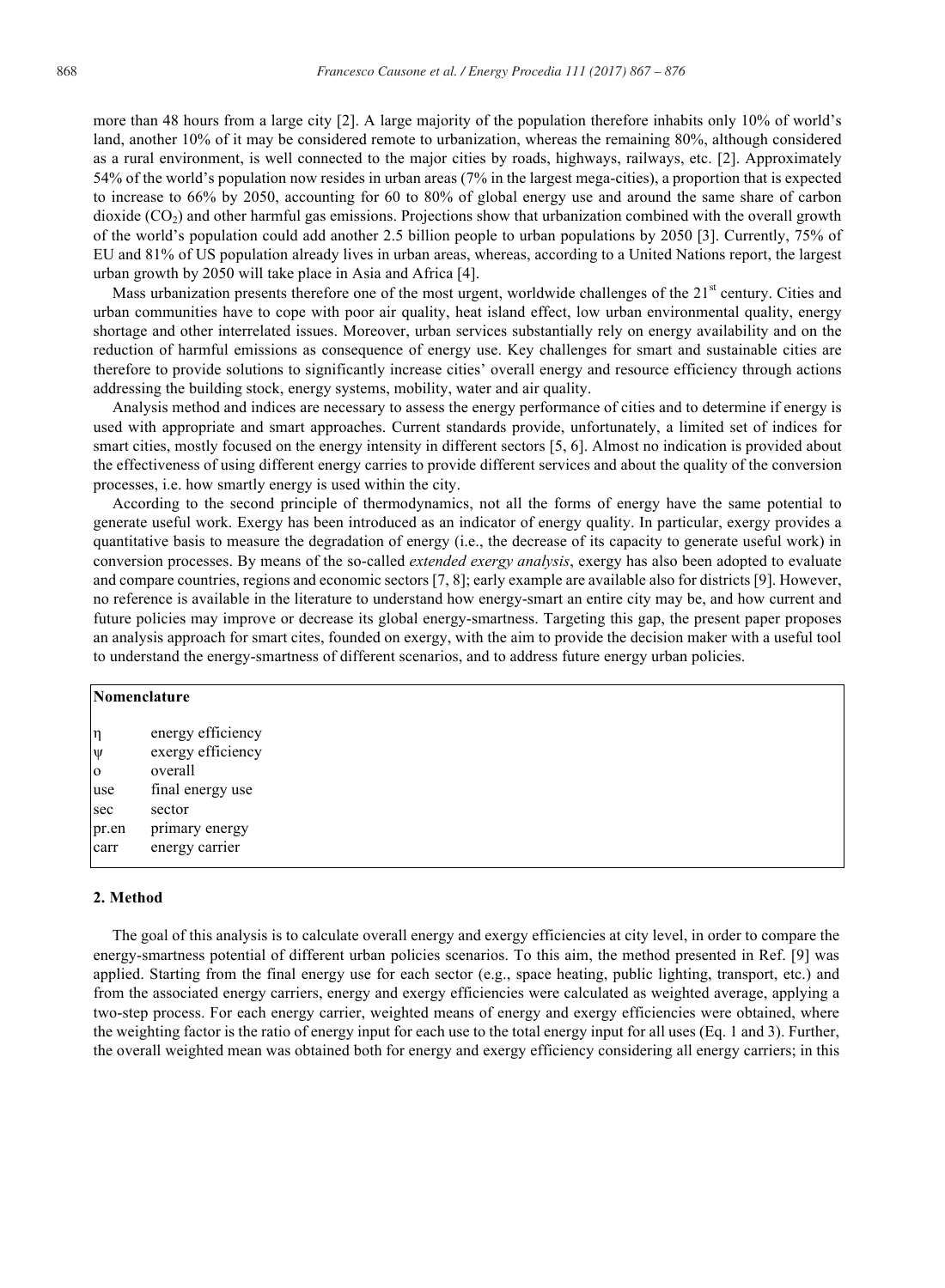case the weighting factor is the ratio of the primary energy input of the considered energy carrier to the total primary energy input from all carriers (Eq. 2 and 4).

Energy efficiency by carrier:

$$
\eta_{\text{carr}} = \frac{\sum_{i=1}^{n} (\text{use}_{\text{sec},i} \cdot \eta_{\text{sec},i})}{\sum_{i=1}^{n} \text{use}_{\text{sec},i}} \tag{1}
$$

Overall energy efficiency

$$
\eta_{o} = \frac{\sum_{i=1}^{m} (pr. en_{carr,i} \cdot \eta_{carr,i})}{\sum_{i=1}^{m} pr. en_{carr,i}}
$$
(2)

Exergy efficiency by carrier

$$
\psi_{\text{carr}} = \frac{\sum_{i=1}^{n} (\text{use}_{\text{sec},i} \cdot \psi_{\text{sec},i})}{\sum_{i=1}^{n} \text{use}_{\text{sec},i}} \tag{3}
$$

Overall exergy efficiency

$$
\psi_{o} = \frac{\sum_{i=1}^{m} (pr.en_{carr,i} \cdot \psi_{carr,i})}{\sum_{i=1}^{m} pr.en_{carr,i}}
$$
\n
$$
\tag{4}
$$

To obtain the overall energy and exergy efficiency according to equations 1 to 4, data on city energy breakdown and efficiencies related to each urban sector is necessary. The different energy uses at city level may be available from the Sustainable Energy Action Plan (SEAP), a key document in which a Covenant of Mayor signatory outlines how it intends to reach its CO2 reduction target by 2020. It defines the activities and measures set up to achieve the targets, together with time frames and assigned responsibilities. This document is available for the city of Milano since 2015 [10], as developed by AMAT (Agenzia Mobilità Ambiente e Territorio), the local agency for transport, environment and habitat, according to Covenant of Mayors indications. Since the city of Milano committed to be among the leading smart cities in Europe, both participating to relevant research projects such as Sharing Cities [11], and by implementing many dedicated actions and policies, it has been chosen as a relevant case study to test the analysis method proposed in this paper, which aims at evaluating the energy-smartness at city level.

The SEAP contains the description of the methodology and references adopted to gather data for past and on-going conditions, respectively 2005 and 2013, since 2013 data is the last available one. The document includes also the definition of two future scenarios, i.e. Business As Usual (BAU), in which only the actions already approved at municipal level are taken into consideration, and the 2020 scenario, including all the actions planned to reach the  $CO<sub>2</sub>$ emission target by 2020. In the present study, the four scenarios contained in the SEAP are considered as a starting point, and named in the following as: *SEAP 2005*, *SEAP 2013*, *SEAP 2020, SEAP 2020 Baseline*. The first two report actual data for 2005 and 2013, *SEAP 2020* is the scenario including actions targeting the  $CO<sub>2</sub>$  emission reductions by 2020 and, eventually, *SEAP 2020 Baseline* corresponds to the SEAP BAU, and it is used as a baseline for further scenarios. *2020 Mob*, *2020 DH*, *2020 EE Build*, *2020 LED*, *2020 EE Appl* are the five additional scenarios, based on *SEAP 2020 Baseline*, and prepared to evaluate the effect of a single action or policy on the energy-smartness at city level. These scenarios are created changing either some final energy use values or energy and exergy efficiencies with respect to *SEAP 2020 Baseline*. In *2020 Mob* the focus is on urban mobility only, it includes, in fact, the improved energy uses for transport described in *SEAP 2020*, that is a reduction of private transport energy use, and an initial shift toward electric mobility. The *2020 DH* scenario pictures a massive switch to district heating (DH); half of the total energy use for buildings' heating is assigned to DH, whereas the remaining half is assigned to natural gas. *2020 EE Build* assumes the adoption of energy efficiency (EE) measures (renovation measures) on building envelopes and energy systems, resulting in an overall reduction of the energy use by 20%, with respect to *2020 Baseline*. The EE measures on energy systems include the complete substitution of old fuel oil boilers with new natural gas ones and the use of low exergy systems such as radiant panels and condensing gas boilers, but it does not include interventions on appliances. This scenario includes the energy use for heating of the entire building stock (i.e., residential, commercial, service and public buildings). The fourth scenario deriving from *SEAP 2020 Baseline*, and named *2020 LED*, is obtained switching all the public lighting, assumed as metal halide, to light-emitting diode (LED) lamps, resulting in a slight reduction of energy use and in an improvement of energy and exergy efficiencies. Indeed the Municipality already implemented this kind of action, as from 2014 to present date, 97% of the public lighting in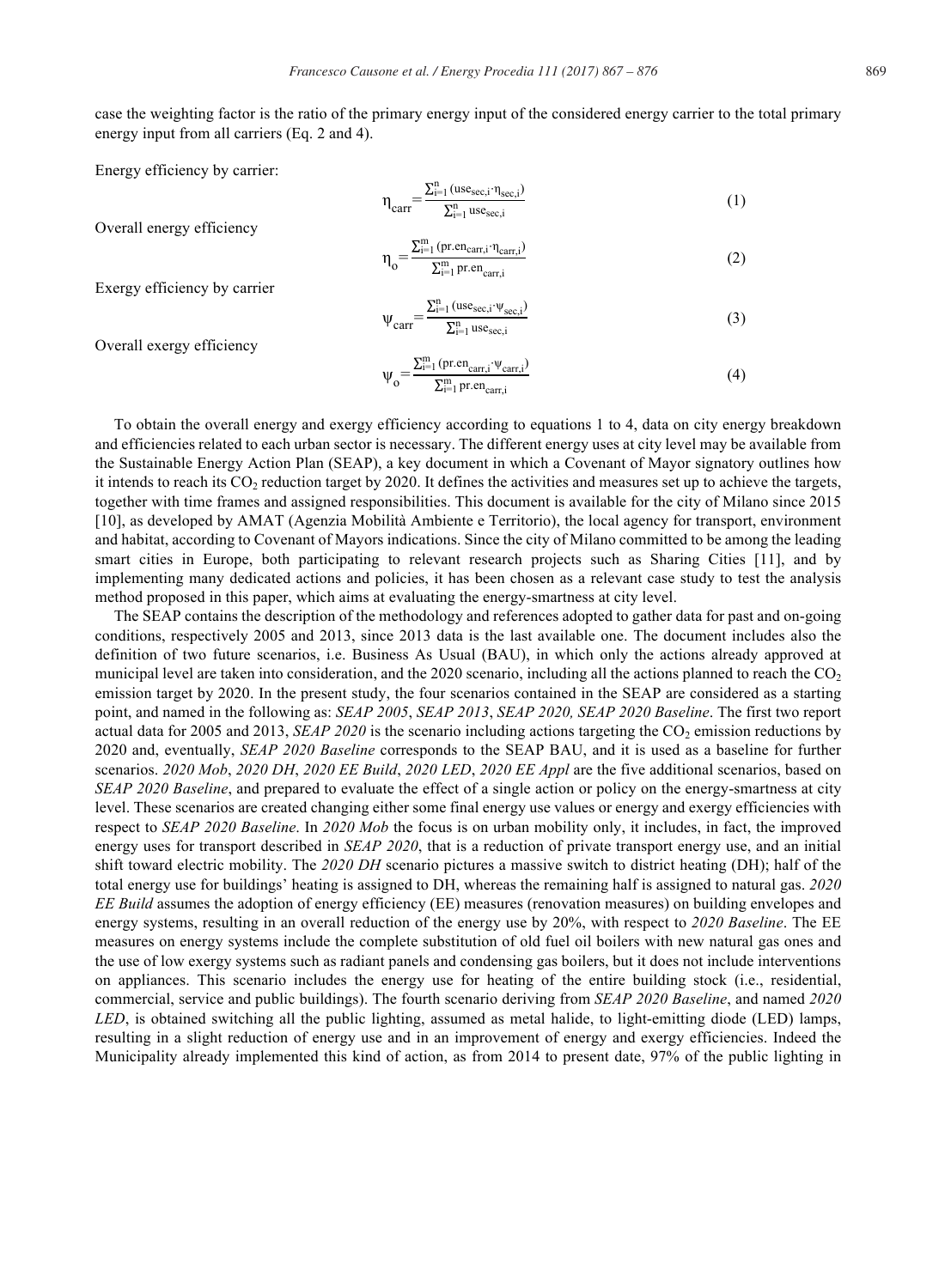Milano was converted to LED [12]. The *2020 EE Appl* scenario envisions an improvement for residential appliances only, in terms of energy and exergy efficiency. The final energy use is assumed to decrease by 53%, compared to baseline, following the efficiency improvement. Finally, *2020 Best Overall* includes all the measures described in the previous five scenarios, together.

Energy and exergy efficiencies should be evaluated with a common and shared procedure, adopting the same reference conditions and starting from a detailed characterization of the energy conversion processes and systems at city level. These include: the private and public transport fleet with a comprehensive breakdown for energy carrier and engine power, the public lighting system with an accurate description of terminal devices (including ballast), the entire (private and public) building stock, including specifications of building envelopes and energy systems (generation, distribution, emission and control), residential appliances and equipment adopted by other sectors, etc. Average values for each sector may be eventually derived. This approach requires an exhaustive and coordinated work, including interviews and surveys to operators, on-site inspections and measurements. It may be implemented only with a substantial commitment of the municipality and a coordinated involvement of local public and private actors such as energy providers, universities, local committees, professional organizations and other stakeholders. Since it was not possible to establish such a kind of exhaustive and comprehensive analysis in a very short time, without the contribution and the support of many actors, and, since the aim of the present paper is just to show possibilities and limitations of an analysis method to assess energy smartness at city level, the values of energy and exergy efficiencies adopted in this study (Table 1) are taken from the literature, trying to choose the most appropriate ones. The validly of the analysis is therefore independent from the efficiency values adopted, and following results and discussion will focus on the method and possible outcomes of the procedure, and not on the specific numbers resulting from the application of the analysis to the given case study.

Electrical energy and exergy efficiencies for domestic uses (i.e. residential appliances) for different years, come from actual values of year 2005 and projections based on data for Japan [13]. Data was considered reliable for Milano, as the overall exergy efficiencies for Italy and Japan, in the household end-use sector, are proved to be similar, that is 0.02 for Italy and 0.03 for Japan [14]. For district heating, natural gas and different couplings of generation and emission systems, energy and exergy efficiencies come from Ref. [15]. Values for fuel oil boilers were taken from Ref. [10]. No specific data was found in the literature for public lighting; values used in this paper come from Ref. [16], assuming the efficiencies of existing street lighting (mostly metal halide lamps) to be similar to values for fluorescent lamps, since their range of luminous efficacy is similar. Furthermore, this shows to be a conservative approach [17]. The energy efficiency for electric engines come from Ref. [18], while the exergy efficiency come from Ref. [19]. Energy and exergy efficiencies for natural gas and gasoline engines are taken from Ref. [20], whereas their values for Diesel engines come from Ref. [21]. In order to calculate the overall efficiencies, it was necessary to convert the final energy use into primary energy for each energy carrier, by applying the related primary energy factor (PEF) valid for Milano. For electricity PEF is 2.18, for the thermal fluid PEF is 0.8, according to the local energy provider declaration, and finally, for natural gas, fuel oil and gasoline PEF is 1. Final energy use and primary energy for the considered scenario are summarized in Table 2, including the share for energy carrier. Values from SEAP were slightly reworked to fit the purpose of this study.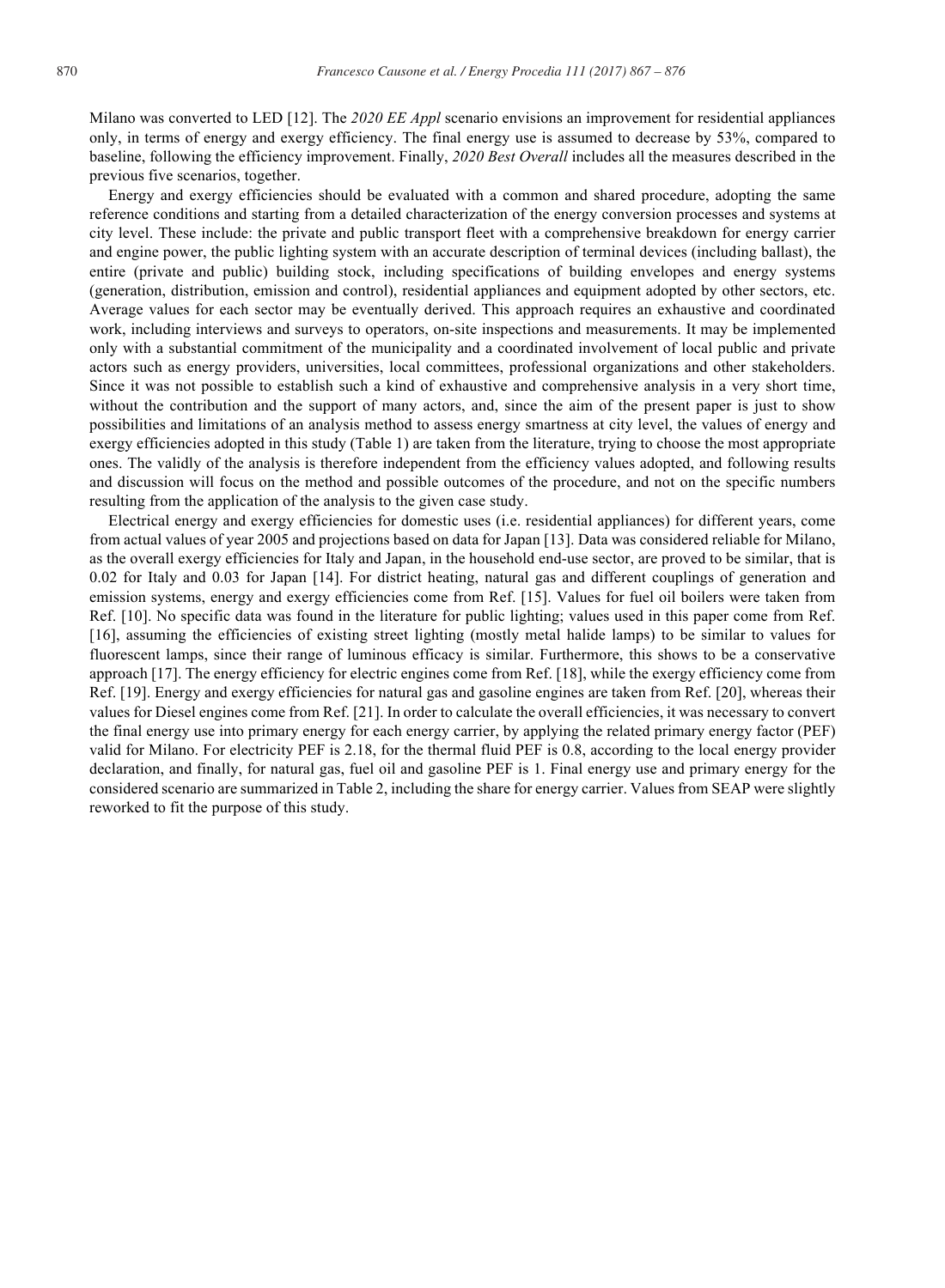| <b>DOMESTIC APPLIANCIES</b>         |       |         | <b>HEATING + DOMESTIC USES</b>                         |        |          |                  | <b>LIGHTING</b> |              |             | <b>TRANSPORT</b> |       |  |
|-------------------------------------|-------|---------|--------------------------------------------------------|--------|----------|------------------|-----------------|--------------|-------------|------------------|-------|--|
|                                     |       | W       |                                                        |        | w        |                  |                 |              |             |                  | W     |  |
| <b>SEAP 2005</b>                    | 38.0% | $5.3\%$ | <b>District Heating</b><br>from cogeneration           | 90.0%  | 31.9%    | <b>Fluoresc.</b> | 20.0%           | $17.5\%$     | Electric    | 80.0%            | 33.5% |  |
| <b>SEAP 2013</b>                    | 49.3% | $6.0\%$ | Gas boilers +<br>radiators                             | 86.0%  | 6.7% LED |                  | 27.3%           | $21.8\%$ gas | Natural     | 27.0%            | 31.0% |  |
| <b>SEAP 2020</b><br><b>Baseline</b> | 49.3% | $6.0\%$ | <b>Condensing gas</b><br>$boilers + radiant$<br>panels | 105.0% | 8.5%     |                  |                 |              | Diesel fuel | 36.7%            | 34.4% |  |
| <b>SEAP 2020</b>                    | 59.2% | $6.6\%$ | Fuel oil boilers +<br>radiators                        | 75.0%  | $6.7\%$  |                  |                 |              | Gasoline    | 27.1%            | 30.6% |  |
| 2020 EE Appl,<br>2020 Best Overall  | 73.3% | 7.4%    | Photovoltaic + air-<br>to-water heat pump              | 27.0%  | $2.4\%$  |                  |                 |              |             |                  |       |  |

Table 1. Energy and exergy efficiencies for each energy use.

1 Comprising also *2020 Mob*, *2020 DH*, *2020 EE Build*, *2020 LED* scenarios

Table 2. Final energy use and total primary energy (GWh) for each scenario, as elaborated from SEAP.

|                             | <b>SEAP 2005</b>         |                          |                          |                          |                          | <b>SEAP 2013</b> |                          |                 |               |                          |
|-----------------------------|--------------------------|--------------------------|--------------------------|--------------------------|--------------------------|------------------|--------------------------|-----------------|---------------|--------------------------|
| Sector/Carrier              | Electri-<br>city         | <b>Natural</b><br>gas    | <b>Fuel oil</b>          | Gaso-<br>line            | Thermal<br>fluid         | Electri-<br>city | <b>Natural</b><br>gas    | <b>Fuel oil</b> | Gaso-<br>line | Thermal<br>fluid         |
| <b>Buildings</b>            | 1525                     | 8874                     | 3813                     | $\overline{\phantom{a}}$ | 263                      | 1349             | 10474                    | 2058            | ٠             | 642                      |
| Domestic use                | 1525                     | 1021                     | $\overline{\phantom{a}}$ |                          |                          | 1349             | 1061                     | -               |               | $\overline{\phantom{a}}$ |
| <b>Heating</b>              | $\overline{\phantom{a}}$ | 7853                     | 3813                     | $\overline{\phantom{a}}$ | 263                      | -                | 9413                     | 2058            | Ξ.            | 642                      |
| <b>Public lighting</b>      | 108                      | $\overline{\phantom{a}}$ | $\overline{\phantom{a}}$ |                          | -                        | 112              | $\overline{\phantom{a}}$ | ۰               | -             | $\overline{\phantom{a}}$ |
| <b>Public transport</b>     | 301                      | $\overline{\phantom{a}}$ | 217                      | ٠                        |                          | 281              | $\overline{\phantom{a}}$ | 218             | ۰             |                          |
| <b>Private transport</b>    | $\overline{\phantom{0}}$ | 13                       | 1725                     | 1934                     | $\overline{\phantom{a}}$ |                  | 79                       | 1454            | 1319          | -                        |
| Total final energy use      | 1934                     | 8887                     | 5755                     | 1934                     | 263                      | 1742             | 10553                    | 3730            | 1319          | 642                      |
| <b>Total primary energy</b> | 4216                     | 8887                     | 5755                     | 1934                     | 210                      | 3798             | 10553                    | 3730            | 1319          | 514                      |
| % on total                  | 20%                      | 42%                      | 27%                      | 9%                       | $1\%$                    | 19%              | 53%                      | 19%             | 7%            | 3%                       |

|                             |                  | <b>SEAP 2020 Baseline</b> |                          |                          |                          | 2020 Mob                 |                          |                          |                          |                          |
|-----------------------------|------------------|---------------------------|--------------------------|--------------------------|--------------------------|--------------------------|--------------------------|--------------------------|--------------------------|--------------------------|
| Sector/Carrier              | Electri-<br>city | <b>Natural</b><br>gas     | Fuel oil                 | Gaso-<br>line            | <b>Thermal</b><br>fluid  | Electri-<br>city         | Natural<br>gas           | <b>Fuel oil</b>          | Gaso-<br>line            | Thermal<br>fluid         |
| <b>Buildings</b>            | 1501             | 11487                     | 1195                     | ۰                        | 647                      | 1501                     | 11487                    | 1195                     | $\overline{\phantom{a}}$ | 647                      |
| Domestic use                | 1501             | 1091                      | $\overline{\phantom{a}}$ |                          |                          | 1501                     | 1091                     | $\overline{\phantom{a}}$ | $\overline{\phantom{a}}$ | $\overline{\phantom{a}}$ |
| <b>Heating</b>              |                  | 10396                     | 1195                     | ۰                        | 647                      | $\overline{\phantom{a}}$ | 10396                    | 1195                     | $\overline{\phantom{a}}$ | 647                      |
| <b>Public lighting</b>      | 112              | $\overline{\phantom{0}}$  | $\overline{\phantom{0}}$ |                          |                          | 112                      | $\overline{\phantom{0}}$ |                          |                          |                          |
| <b>Public transport</b>     | 281              | $\overline{\phantom{a}}$  | 208                      | $\overline{\phantom{a}}$ | $\overline{\phantom{a}}$ | 281                      | $\overline{\phantom{a}}$ | 202                      | $\overline{\phantom{a}}$ | -                        |
| <b>Private transport</b>    | ٠                | 109                       | 1360                     | 1167                     |                          | 47                       | 90                       | 1096                     | 1004                     |                          |
| Total final energy use      | 1894             | 11596                     | 2763                     | 1167                     | 647                      | 1941                     | 11577                    | 2493                     | 1004                     | 647                      |
| <b>Total primary energy</b> | 4129             | 11596                     | 2763                     | 1167                     | 518                      | 4231                     | 11577                    | 2493                     | 1004                     | 518                      |
| % on total                  | 20%              | 57%                       | 14%                      | 6%                       | 3%                       | 21%                      | 58%                      | 13%                      | $5\%$                    | 3%                       |

*2020 DH 2020 EE Build*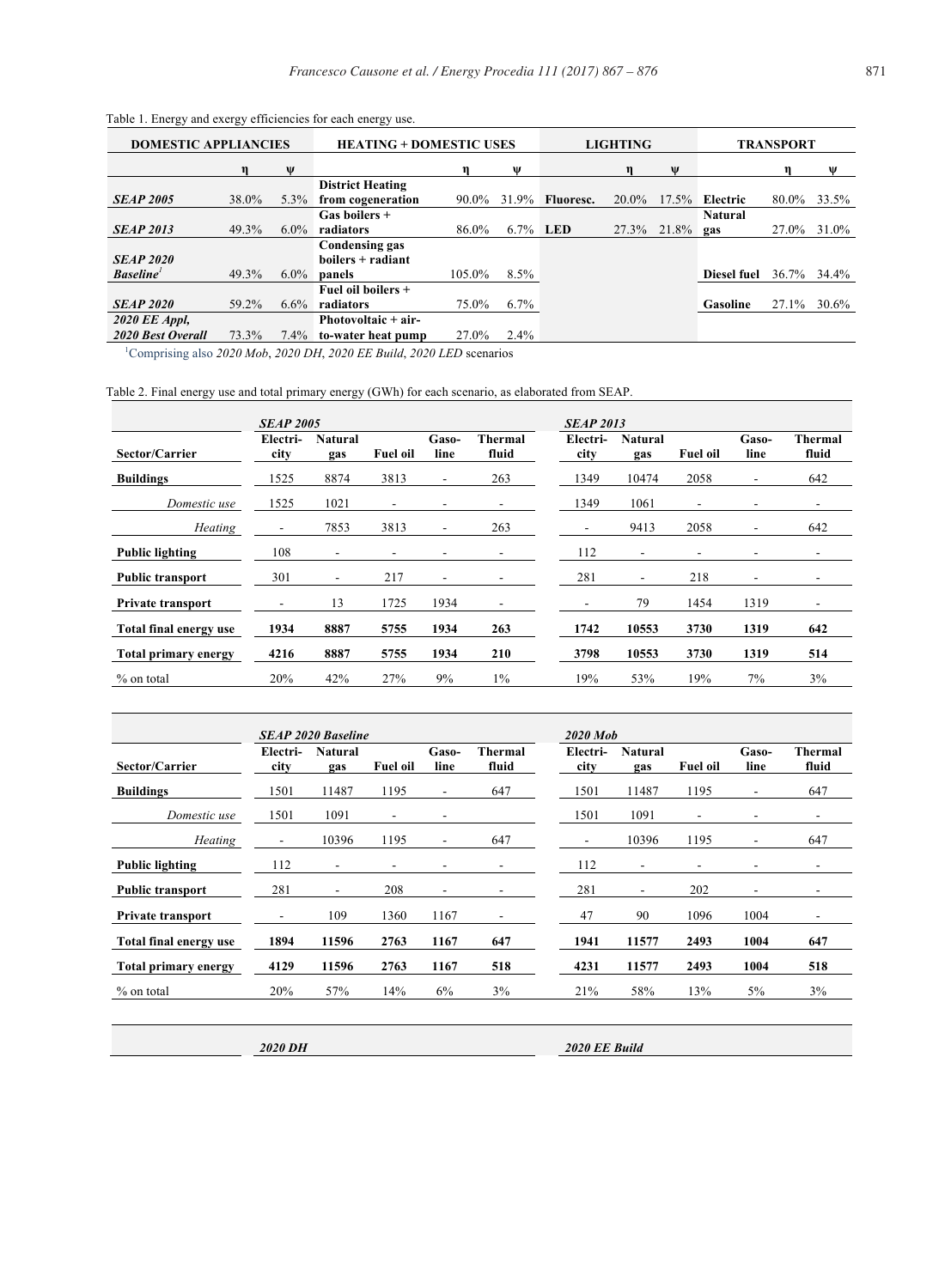| Sector/Carrier           | Electri-<br>city         | <b>Natural</b><br>gas    | <b>Fuel oil</b>              | Gaso-<br>line            | <b>Thermal</b><br>fluid  | Electri-<br>city | Natural<br>gas | <b>Fuel oil</b>          | Gaso-<br>line            | Thermal<br>fluid         |
|--------------------------|--------------------------|--------------------------|------------------------------|--------------------------|--------------------------|------------------|----------------|--------------------------|--------------------------|--------------------------|
| <b>Buildings</b>         | 1501                     | 6409                     | ٠                            | $\overline{\phantom{a}}$ | 6647                     | 1501             | 10364          | $\overline{\phantom{0}}$ | $\overline{\phantom{a}}$ | 518                      |
| Domestic use             | 1501                     | 1091                     | $\overline{\phantom{a}}$     |                          | $\overline{\phantom{a}}$ | 1501             | 1091           | ٠                        |                          | $\overline{\phantom{a}}$ |
| Heating                  |                          | 5318                     | $\qquad \qquad \blacksquare$ |                          | 6647                     | -                | 9273           | -                        | $\overline{\phantom{a}}$ | 518                      |
| <b>Public lighting</b>   | 112                      | $\overline{a}$           |                              |                          | $\overline{\phantom{a}}$ | 112              | -              | -                        | $\overline{\phantom{0}}$ | $\overline{\phantom{0}}$ |
| <b>Public transport</b>  | 281                      | $\overline{\phantom{a}}$ | 208                          |                          |                          | 281              | -              | 208                      | $\overline{\phantom{0}}$ | $\overline{\phantom{a}}$ |
| <b>Private transport</b> | $\overline{\phantom{0}}$ | 109                      | 1360                         | 1167                     | $\overline{\phantom{a}}$ | -                | 109            | 1360                     | 1167                     | $\overline{\phantom{a}}$ |
| Total final energy use   | 1894                     | 6518                     | 1568                         | 1167                     | 6647                     | 1894             | 10473          | 1568                     | 1167                     | 518                      |
| Total primary energy     | 4129                     | 6518                     | 1568                         | 1167                     | 5318                     | 4129             | 10473          | 1568                     | 1167                     | 414                      |
| $%$ on total             | 22%                      | 35%                      | 8%                           | 6%                       | 28%                      | 23%              | 59%            | 9%                       | $7\%$                    | 2%                       |

|                             | 2020 LED                 |                          |                          |                          |                          | 2020 EE Appl     |                          |                          |                              |                          |
|-----------------------------|--------------------------|--------------------------|--------------------------|--------------------------|--------------------------|------------------|--------------------------|--------------------------|------------------------------|--------------------------|
| Sector/Carrier              | Electri-<br>city         | <b>Natural</b><br>gas    | <b>Fuel oil</b>          | Gaso-<br>line            | Thermal<br>fluid         | Electri-<br>city | <b>Natural</b><br>gas    | <b>Fuel oil</b>          | Gaso-<br>line                | Thermal<br>fluid         |
| <b>Buildings</b>            | 1501                     | 11487                    | 1195                     | $\overline{\phantom{a}}$ | 647                      | 791              | 11417                    | 1195                     | ٠                            | 647                      |
| Domestic use                | 1501                     | 1091                     | $\overline{\phantom{a}}$ |                          | -                        | 791              | 1021                     | ۰                        | $\overline{\phantom{0}}$     | $\overline{\phantom{a}}$ |
| Heating                     | ٠                        | 10396                    | 1195                     | $\overline{\phantom{a}}$ | 647                      | ٠                | 10396                    | 1195                     | $\overline{\phantom{0}}$     | 647                      |
| Public lighting             | 54                       | $\overline{\phantom{a}}$ | ٠                        |                          | $\overline{\phantom{a}}$ | 112              | $\overline{\phantom{a}}$ | $\overline{\phantom{a}}$ |                              | $\overline{\phantom{a}}$ |
| <b>Public transport</b>     | 281                      | $\overline{\phantom{a}}$ | 208                      | $\overline{\phantom{a}}$ | -                        | 281              | $\overline{\phantom{a}}$ | 208                      | $\qquad \qquad \blacksquare$ | $\overline{\phantom{0}}$ |
| <b>Private transport</b>    | $\overline{\phantom{0}}$ | 109                      | 1360                     | 1167                     | ٠                        | -                | 109                      | 1360                     | 1167                         | ٠                        |
| Total final energy use      | 1836                     | 11596                    | 2763                     | 1167                     | 647                      | 1184             | 11526                    | 2763                     | 1167                         | 647                      |
| <b>Total primary energy</b> | 4002                     | 11596                    | 2763                     | 1167                     | 518                      | 2581             | 11526                    | 2763                     | 1167                         | 518                      |
| % on total                  | 20%                      | 58%                      | 14%                      | 6%                       | 3%                       | 14%              | 62%                      | 15%                      | 6%                           | 3%                       |
|                             |                          |                          |                          |                          |                          |                  |                          |                          |                              |                          |

|                             | 2020 Best Overall |                          |                          |                          |                         |                  | <b>SEAP 2020</b>      |                          |                          |                          |  |  |
|-----------------------------|-------------------|--------------------------|--------------------------|--------------------------|-------------------------|------------------|-----------------------|--------------------------|--------------------------|--------------------------|--|--|
| Sector/Carrier              | Electri-<br>city  | Natural<br>gas           | <b>Fuel oil</b>          | Gaso-<br>line            | <b>Thermal</b><br>fluid | Electri-<br>city | <b>Natural</b><br>gas | <b>Fuel oil</b>          | Gaso-<br>line            | Thermal<br>fluid         |  |  |
| <b>Buildings</b>            | 1434              | 5916                     | $\overline{\phantom{a}}$ |                          | 4895                    | 2091             | 9734                  | 115                      | $\overline{\phantom{a}}$ | 1150                     |  |  |
| Domestic use                | 1434              | 1021                     | $\overline{\phantom{a}}$ |                          |                         | 1434             | 1021                  | $\overline{\phantom{a}}$ | $\overline{\phantom{a}}$ |                          |  |  |
| Heating                     |                   | 4895                     | $\overline{\phantom{a}}$ | $\overline{\phantom{a}}$ | 4895                    | 657              | 8713                  | 115                      | Ξ.                       | 1150                     |  |  |
| <b>Public lighting</b>      | 54                | -                        | -                        |                          |                         | 54               | ٠                     |                          | -                        | $\overline{\phantom{0}}$ |  |  |
| <b>Public transport</b>     | 281               | $\overline{\phantom{a}}$ | 202                      | $\overline{\phantom{a}}$ |                         | 281              | ۰                     | 202                      | $\overline{\phantom{a}}$ |                          |  |  |
| <b>Private transport</b>    | 47                | 90                       | 1096                     | 1004                     |                         | 47               | 90                    | 1096                     | 1004                     | $\overline{\phantom{a}}$ |  |  |
| Total final energy use      | 1816              | 6006                     | 1298                     | 1004                     | 4895                    | 2473             | 9824                  | 1413                     | 1004                     | 1150                     |  |  |
| <b>Total primary energy</b> | 3959              | 6006                     | 1298                     | 1004                     | 3916                    | 5391             | 9824                  | 1413                     | 1004                     | 920                      |  |  |
| % on total                  | 21%               | 32%                      | 7%                       | 5%                       | 21%                     | 29%              | 53%                   | 8%                       | $5\%$                    | $5\%$                    |  |  |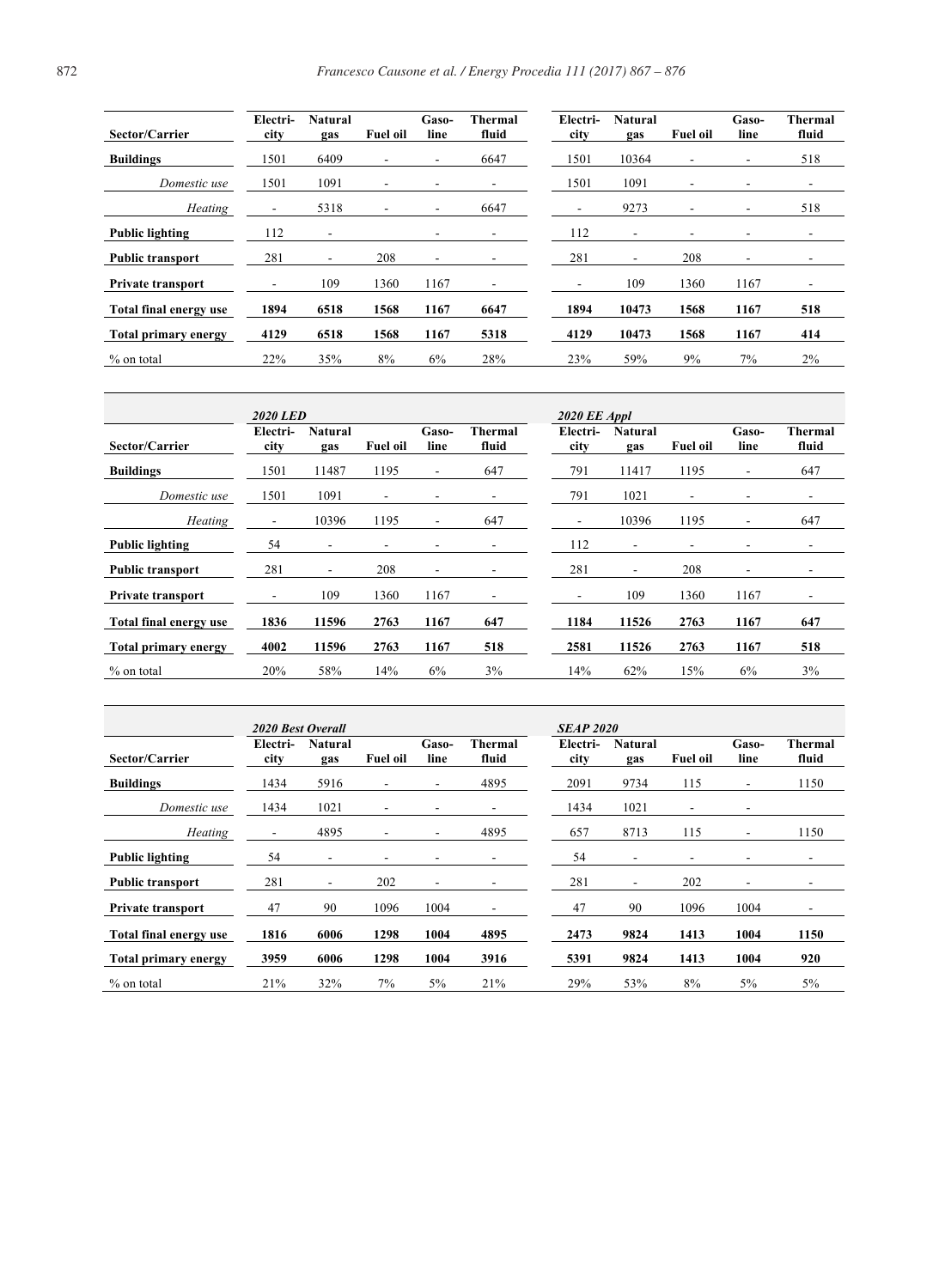## **3. Results**

Table 3, Figure 1 and Figure 2 summarize the analysis results in terms of energy and exergy efficiency and total primary energy for each considered scenarios. The energy efficiency shows the extent of the entering energy flows that is actually transformed in a useful output within the system (i.e. the city). The exergy efficiency shows instead the degradation of energy flows within the system. If the exergy efficiency is high, the "energy output" of the city has still a high potential to be used for other conversion processes, whereas, if it shows a low value, the energy output has a low potential to generate useful work, and thus it can hardly be used in other energy conversion processes. It is therefore possible to state that a city with a high overall exergy efficiency shows to be smarter, since the energy conversion processes, within its boundary, determine a low degradation of the entering energy flows, and this may be utilized for further conversion processes. In this sense, the exergy efficiency may be assumed as an indicator of energysmartness.

Figure 1 reports the past and current situation (*SEAP 2005* and *SEAP 2013)*, the baseline scenario (*SEAP 2020 Baseline*), the *2020 Best Overall scenario*, including all the interventions envisioned in Section 2, and eventually *SEAP 2020*, the best scenario foreseen by SEAP. It shows that from 2005 to 2013 the overall primary energy decreased and the energy efficiency increased, however, no major change in terms of exergy is reported, since there is no evidence of a significant shift to energy processes that show a higher exergy efficiency. *SEAP 2020 Baseline* shows values very similar to *SEAP 2013* scenario, and an overall energy use slightly rising, due mostly to buildings and transport. Both *2020 Best Overall* and *SEAP 2020* show opportunities to decrease primary energy and to slightly increase energy efficiency. The former shows, nevertheless, a substantially higher primary energy reduction and a considerable improvement of exergy efficiency. Possibilities to rise energy-smartness and to decrease energy use do exist.



Fig. 1. Comparison of the energy and exergy performances of the SEAP scenarios and the *Best Overall* scenario.

Looking at the single interventions (Figure 2 and Table 3), the one providing the highest increase in exergy efficiency is the massive shift to district heating, depicted in *2020 DH*. *2020 EE Build* scenario, shows the lowest primary energy value and the highest energy efficiency; however, the exergy efficiency does not reach the value reported for *2020 DH*. It means that the shift to district heating should be considered a major energy-smart action to be pursued, unless technological improvement were able to provide new energy systems with even higher exergy efficiency.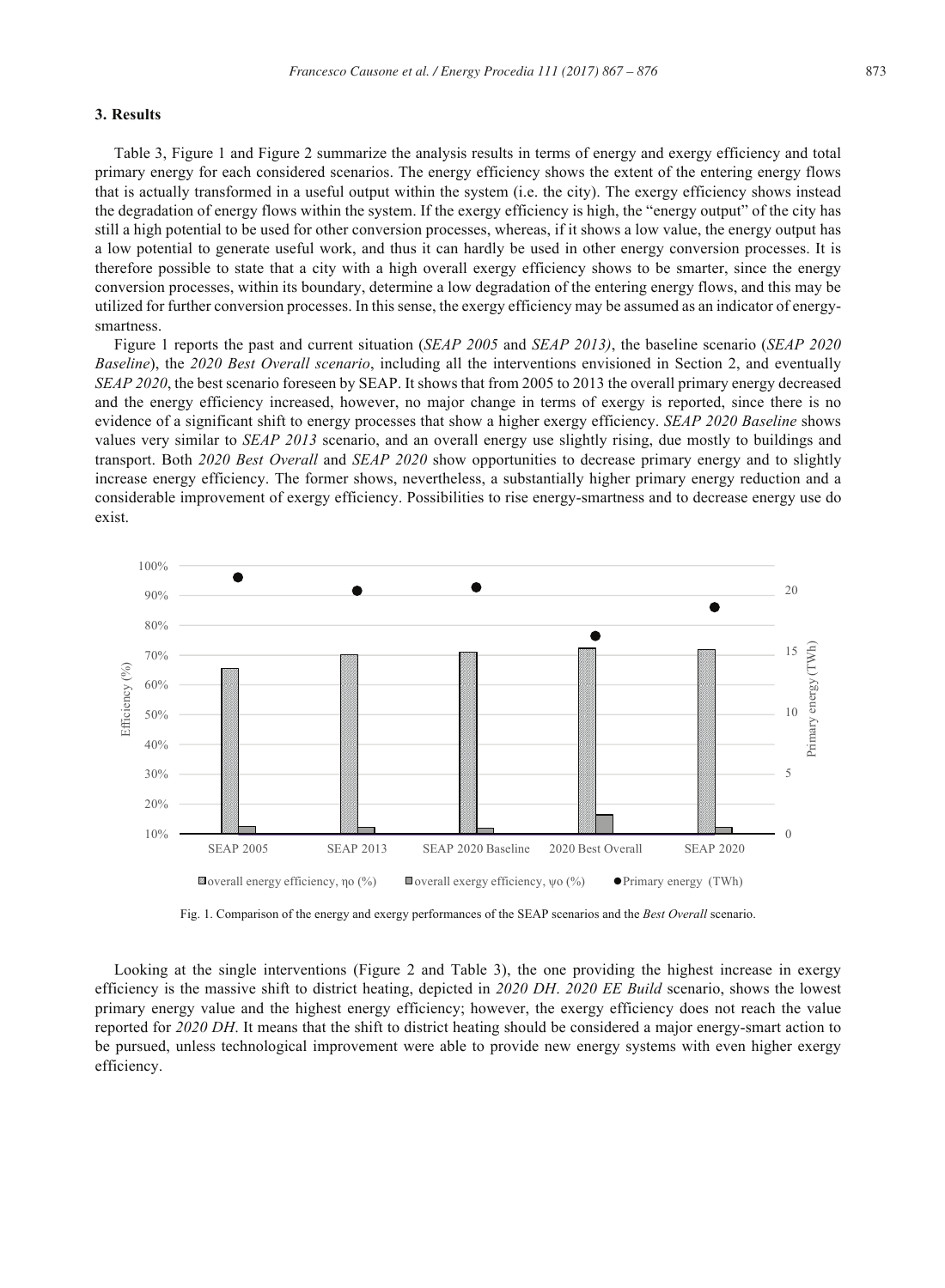Actions on public lighting alone did not show major improvments, since the sharing on the overall primary energy of this sector is very low and by applying LED it reduces further. Similar considerations may be made for mobility and appliances scenarios envisioned in this study. Unless a massive shift to new technologies that show substantially higher energy and exergy efficiencies is considered, no relevant results in terms of energy-smartness may be reported.

In general, since the largest share of primary energy reported in SEAP for Milano relies on buildings, no substantial change may be obtained if massive interventions in this sector are not considered.

The *2020 Best Overall* scenario that includes interventions on buildings, appliances, public lighting, mobility and district heating altogether, reports definitely the lowest value for primary energy. The energy and exergy efficiency show quite good values, though lower than the ones reported for *2020 EE Build* and *2020 DH* scenario respectively, because the final energy share per sector is different in the three scenarios.

Finally the *SEAP 2020* scenario, the best foreseen by SEAP, shows a lower exergy efficiency than the *2020 Best Overall* scenario, demonstrating that policy makers have still a large margin of action to increase the overall energysmartness at city level.



Fig. 2. Scenarios derived from *SEAP 2020 Baseline*.

Table 3. Overall energy and exergy efficiencies and primary energy for each analyzed scenario.

|                      | 2005<br><b>SEAP</b> | 2013<br>दै<br>S | Baseli<br>2020<br>ਟੈ<br>SE. | 2020 Mob | Ē<br>2020 | Buil<br>덕<br>œ<br>2020 | F<br>2020 | $\mathsf{A}\mathsf{P}$<br>EE<br>2020 | Overal<br>2020 Best | 2020<br><b>SEAP</b> |
|----------------------|---------------------|-----------------|-----------------------------|----------|-----------|------------------------|-----------|--------------------------------------|---------------------|---------------------|
| ղօ                   | 66%                 | 70%             | 71%                         | 72%      | 72%       | 81%                    | 75%       | 75%                                  | 72%                 | 72%                 |
| $\Psi_{o}$           | 12%                 | 12%             | 12%                         | 11%      | 19%       | 13%                    | 12%       | 12%                                  | 16%                 | 12%                 |
| Primary energy (TWh) | 21.0                | 19.9            | 20.2                        | 19.8     | 18.7      | 17.8                   | 20.0      | 18.6                                 | 16.2                | 18.6                |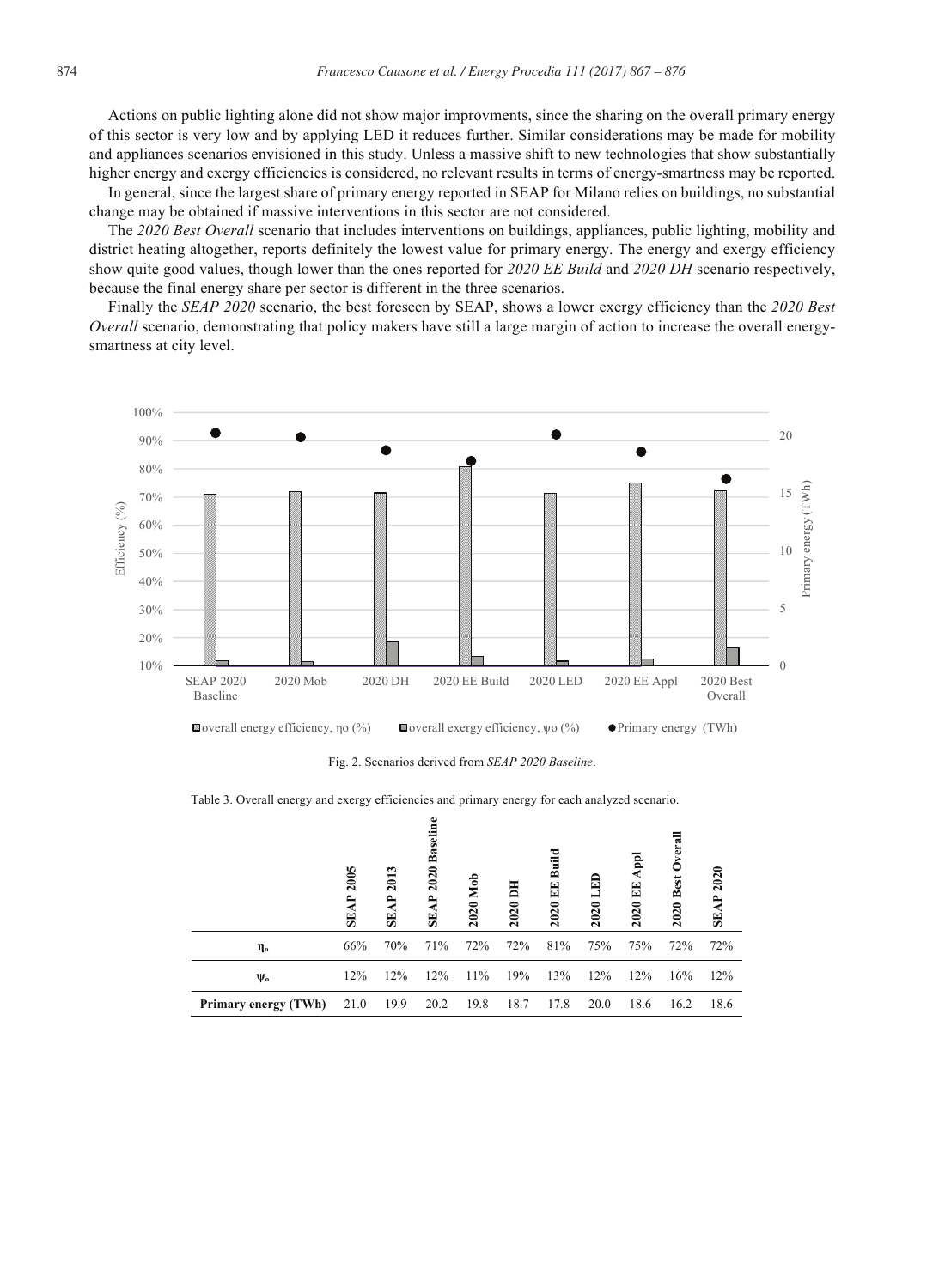#### **4. Discussion**

Results reported in the former section are just an example of how the proposed analysis method may be used to assess energy-smartness at city level, and thus inform local energy policies.

As reported in Section 2, the energy and exergy efficiencies used as input in this study, derive from the literature and not from an accurate analysis of the actual conversion processes in the case study. Although such literature values may be considered reliable as a first order of approximation, substantial deviations might result from an accurate analysis of the energy conversions specific to the case study. Moreover, many energy use values reported in SEAP are projections or estimates. Hence, also these values require a more detailed definition before providing a sound reference to inform an energy-smartness analysis.

Despite of these *caveat*, the analysis method proved to be applicable at city level and it may provide useful output for decision and policy makers, about the best actions to be pursued.

Exergy alone is not, however, a comprehensive indicator. It may provide information on energy-smartness, but other key aspects, such as harmful gas emissions and economic estimates, are required to provide all the information necessary to take sound decisions at city level. A further analysis step could therefore target the application of the Extended Exergy Accounting method [8] to smart cities. The issue about data quality and availability should, however, be tackled in advance.

#### **5. Conclusion**

An analysis method to study and compare energy scenarios for smart cities has been proposed. It shows potentialities to evaluate energy smartness at the city level. However, the actual tools usability is hindered by low availability and quality of the data required to perform the analysis. In order to pursue this approach, a common database for at least European, and potentially worldwide, cities is required, which might gather all the fundamental energy flows in cities, measured with a common accuracy and harmonized procedures and metrics. Moreover, a similar database is required for energy and exergy efficiencies, evaluated with a common methodological approach. A further step would require a cross evaluation including economic and other indicators.

#### **Acknowledgements**

The Authors wish to thank AMAT for the insights and the fruitful discussions on SEAP. The study was partially developed within the framework of the project SHAR-LLM, which has received funding from the European Union's Horizon 2020 research and innovation programme under grant agreement No 691895, and partially within the EU-GUGLE project funded by seventh framework programme under grant agreement No 314632.

#### **References**

- [1] Global Rural-Urban Mapping Project (GRUMP), v1 | SEDAC [Internet]. Sedac.ciesin.columbia.edu. 2016 [cited 12 May 2016]. Available from: http://sedac.ciesin.columbia.edu/data/collection/grump-v1.
- [2] Forest Observations [Internet]. Forobs.jrc.ec.europa.eu. 2016 [cited 13 May 2016]. Available from: http://forobs.jrc.ec.europa.eu/products/gam/.
- [3] United Nations, Department of Economic and Social Affairs, Population Division: World Urbanization Prospects The 2014 Revision. New York: United Nations; 2015.
- [4] World City Populations Interactive Map 1950-2030 [Internet]. Luminocity3d.org. 2016 [cited 7 May 2016]. Available from: http://luminocity3d.org/WorldCity/#3/23.40/10.90.
- [5] ISO: Sustainable development of communities Indicators for city services and quality of life. ISO 37120. International Organization for Standards: Geneva; 2014.
- [6] ISO: Smart community infrastructures Principles and requirements for performance metrics. ISO/TS 37151. International Organization for Standards: Geneva; 2015.
- [7] Dincer I, Rosen MA. Exergy: Energy, Environment, and Sustainable Development. 1st ed. Amsterdam: Elsevier; 2007.